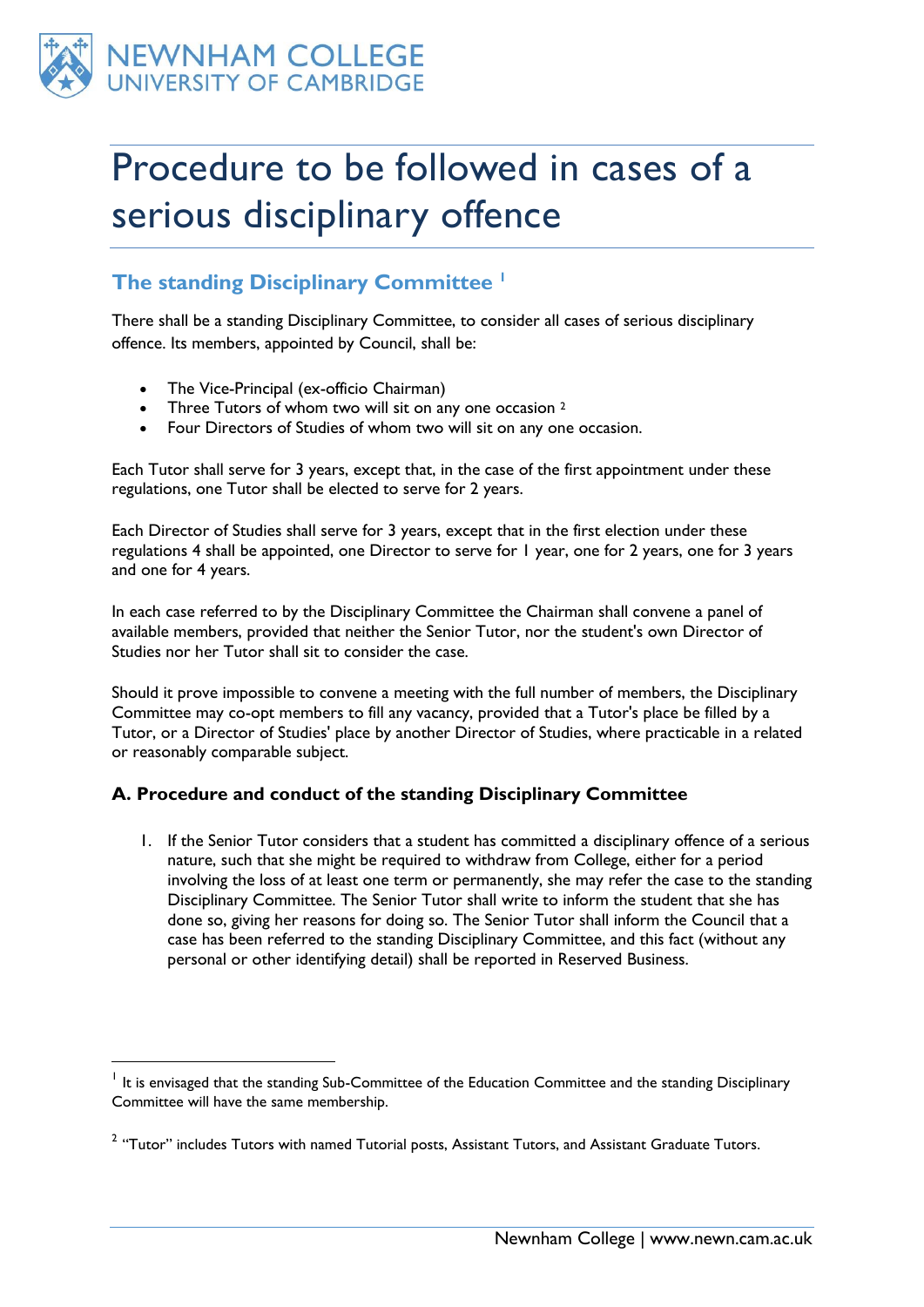This procedure covers only situations where the student might be required to go out of Residence in the sense used in the University Statutes. It does not cover situations where a student might be required to leave College accommodation.

- 2. The student must be notified in writing of the date and time of the meeting of the Disciplinary Committee, given a copy of this procedure, and provided at the earliest opportunity with a copy of any available written material referred to in 5 below. The Disciplinary Committee is the primary tribunal of fact and therefore the substantive evidence gathering hearing, whose recommendation is forwarded to Council.
- 3. The student may present her case in one or more of the following ways all equally acceptable to the Disciplinary Committee:
	- 1. by making a written submission;
	- 2. by asking a resident Senior Member of the University (on the Roll of the Regent House) to speak on her behalf;
	- 3. by appearing in person before the Committee. NB: A student wishing to attend in person is entitled to bring with her someone of her choosing as a friend or supporter, but not as an advocate entitled to speak on her behalf.
- 4. The student and the Senior Member (as in A3b, if speaking on the student's behalf), if either of them so wish, may provide a written statement and speak to it at the meeting and may ask the Disciplinary Committee to hear from such witnesses as the Disciplinary Committee deem appropriate.
- 5. The Disciplinary Committee shall hear in writing or in person from
	- 1. the Senior Tutor;
	- 2. the student's Director of Studies, who shall present as evidence all available supervision reports;
	- 3. the student's Tutor.

If any of them so wish, they may provide a written statement and speak to it at the meeting.

The Disciplinary Committee reserves the right to call the student to a special meeting in order to put questions to her, should this be found necessary after it has considered the evidence.

- 6. The Disciplinary Committee shall make a recommendation to the College Council. The Chairman of the Disciplinary Committee shall communicate the recommendation to the student in writing together with a statement of the reasons.
- 7. The student shall be advised that she should give notice in writing of any wish to appeal for a reconsideration of her case by the College Council within 7 days.

## **B. Conduct of the Council**

- 1. The Council will make a decision on the Discipline Committee's recommendation after it has heard from the student whether she accepts the recommendation, or whether she wishes to appeal for a reconsideration of her case.
- 2. The student may present her case to the Council in any of the ways given in paragraph A3 above. Witnesses may not be called save with the consent of the Council. Leave to adduce fresh evidence, or to recall witnesses heard by the Disciplinary Committee, shall be given only if the Council is satisfied that it is necessary or expedient in the interests of justice.